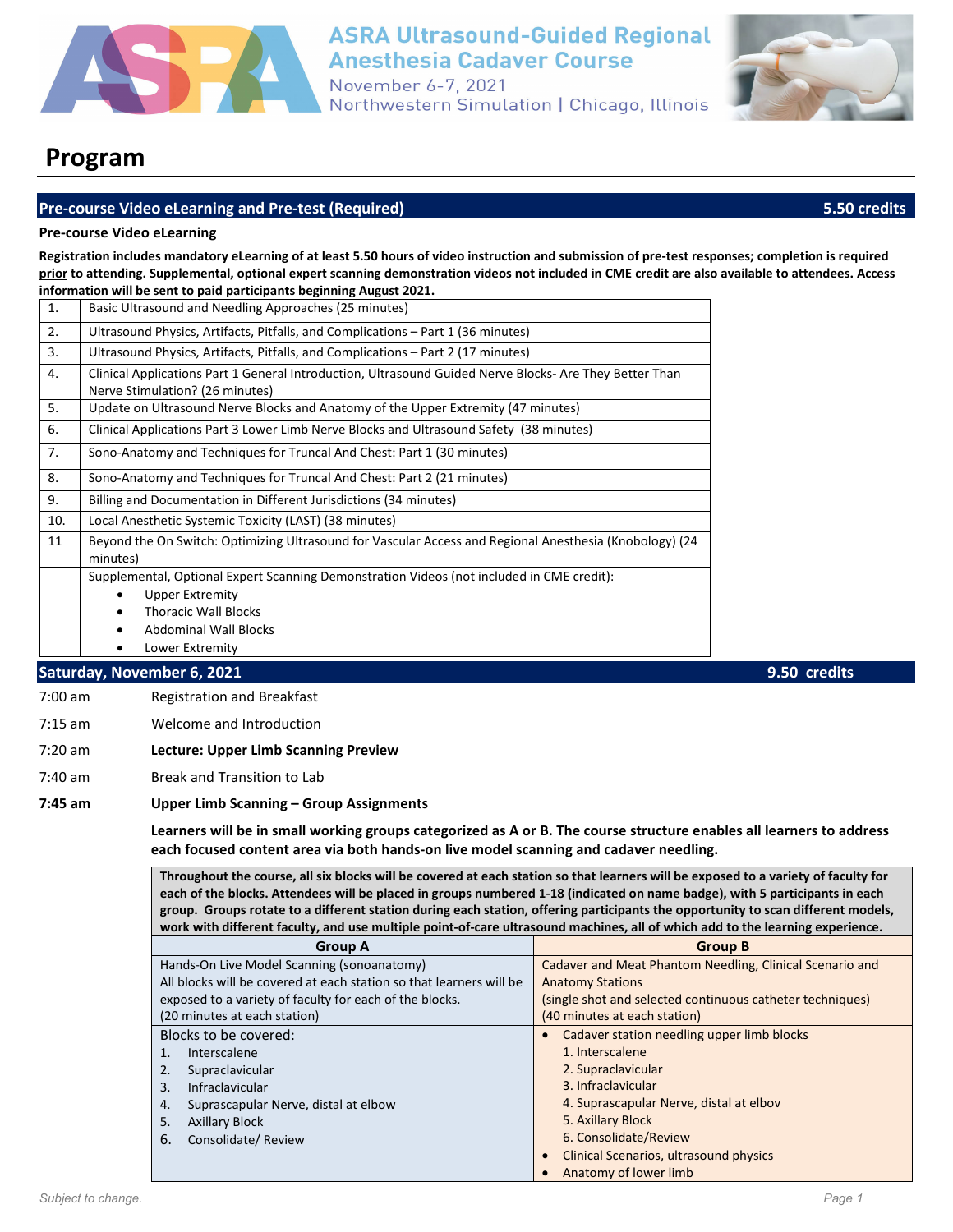

# **ASRA Ultrasound-Guided Regional Anesthesia Cadaver Course**

November 6-7, 2021 Northwestern Simulation | Chicago, Illinois



| 10:00 am | Upper Limb Scanning – Groups swap to alternate side                 |                                                           |
|----------|---------------------------------------------------------------------|-----------------------------------------------------------|
|          | <b>Group B</b>                                                      | <b>Group A</b>                                            |
|          | Hands-On Live Model Scanning (sonoanatomy)                          | Cadaver and Meat Phantom Needling, Clinical Scenario and  |
|          | All blocks will be covered at each station so that learners will be | <b>Anatomy Stations</b>                                   |
|          | exposed to a variety of faculty for each of the blocks.             | (single shot and selected continuous catheter techniques) |
|          | (20 minutes at each station)                                        | (40 minutes at each station)                              |
|          | Blocks to be covered:                                               | Cadaver station needling upper limb blocks                |
|          | <b>Interscalene</b><br>1.                                           | 1. Interscalene                                           |
|          | 2.<br>Supraclavicular                                               | 2. Supraclavicular                                        |
|          | <b>Infraclavicular</b><br>3.                                        | 3. Infraclavicular                                        |
|          | Suprascapular Nerve, distal at elbow<br>4.                          | 4. Suprascapular Nerve, distal at elbov                   |
|          | 5.<br><b>Axillary Block</b>                                         | 5. Axillary Block                                         |
|          | 6.<br>Consolidate/Review                                            | 6. Consolidate/Review                                     |
|          |                                                                     | Clinical Scenarios, ultrasound physics                    |
|          |                                                                     | Anatomy of lower limb                                     |

12:00 pm Break and Transition to Lunch Lectures

### 12:10 pm **Lunch Lecture 1: Q+A Review – Upper Limb Labs**

# 12:40 pm **Lunch Lecture 2: Lower Limb Scanning Preview**

1:00 pm Break and Transition to Lab

### **1:10 pm Lower Limb Scanning – Group Assignments**

| <b>Group A</b>                                                       | <b>Group B</b>                                             |
|----------------------------------------------------------------------|------------------------------------------------------------|
| Hands-On Live Model Scanning (sonoanatomy)                           | Cadaver and Meat Phantom Needling, Clinical Scenario and   |
| All six blocks will be covered at each station so that learners will | <b>Anatomy Stations</b>                                    |
| be exposed to a variety of faculty for each of the blocks.           | (single shot and selected continuous catheter techniques)  |
| (20 minutes at each station)                                         | (40 minutes at each station)                               |
| Blocks to be covered:                                                | Cadaver station needling lower limb blocks                 |
| Fascia Iliaca / Supra Inguinal Fascia Iliaca<br>1.                   | 1. Fascia Iliaca / Supra Inguinal Fascia Iliaca            |
| Subsartorial / adductor canal distal femoral / Sapheous<br>2.        | 2. Subsartorial / adductor cancal distal feoral / Sapheous |
| Anterior Sciatic / Obturator<br>3.                                   | 3. Anterior Sciatic / Obturator                            |
| Ankle<br>$\mathbf{4}$ .                                              | 4. Ankle                                                   |
| Popliteal / iPACK<br>5.                                              | 5. Popliteal / iPACK                                       |
| Consolidate/Review<br>6.                                             | 6. Consolidate / Review                                    |
|                                                                      | Clinical Scenarios, ultrasound physics                     |
|                                                                      | Anatomy of lower limb                                      |

#### 3:10 pm Break

# **3:25 pm Lower Limb Scanning – Groups swap to alternate side**

| <b>Group B</b>                                                       | <b>Group A</b>                                            |
|----------------------------------------------------------------------|-----------------------------------------------------------|
| Hands-On Live Model Scanning (sonoanatomy)                           | Cadaver and Meat Phantom Needling, Clinical Scenario and  |
| All six blocks will be covered at each station so that learners will | <b>Anatomy Stations</b>                                   |
| be exposed to a variety of faculty for each of the blocks.           | (single shot and selected continuous catheter techniques) |
| (20 minutes at each station)                                         | (40 minutes at each station)                              |
| Blocks to be covered:                                                | Cadaver station needling lower limb blocks                |
| Fascia Iliaca / Supra Inguinal Fascia Iliaca<br>1.                   | Fascia Iliaca / Supra Inguinal Fascia Iliaca              |
| Subsartorial / adductor canal distal femoral / Sapheous<br>2.        | Subsartorial / adductor cancal distal feoral / Sapheous   |
| Anterior Sciatic / Obturator<br>3.                                   | Anterior Sciatic / Obturator<br>3.                        |
| Ankle<br>4.                                                          | Ankle<br>4.                                               |
| Popliteal / iPACK<br>5.                                              | 5.<br>Popliteal / iPACK                                   |
| Consolidate/Review<br>6.                                             | Consolidate / Review<br>6.                                |
|                                                                      | Clinical Scenarios, ultrasound physics                    |
|                                                                      | Anatomy of lower limb                                     |